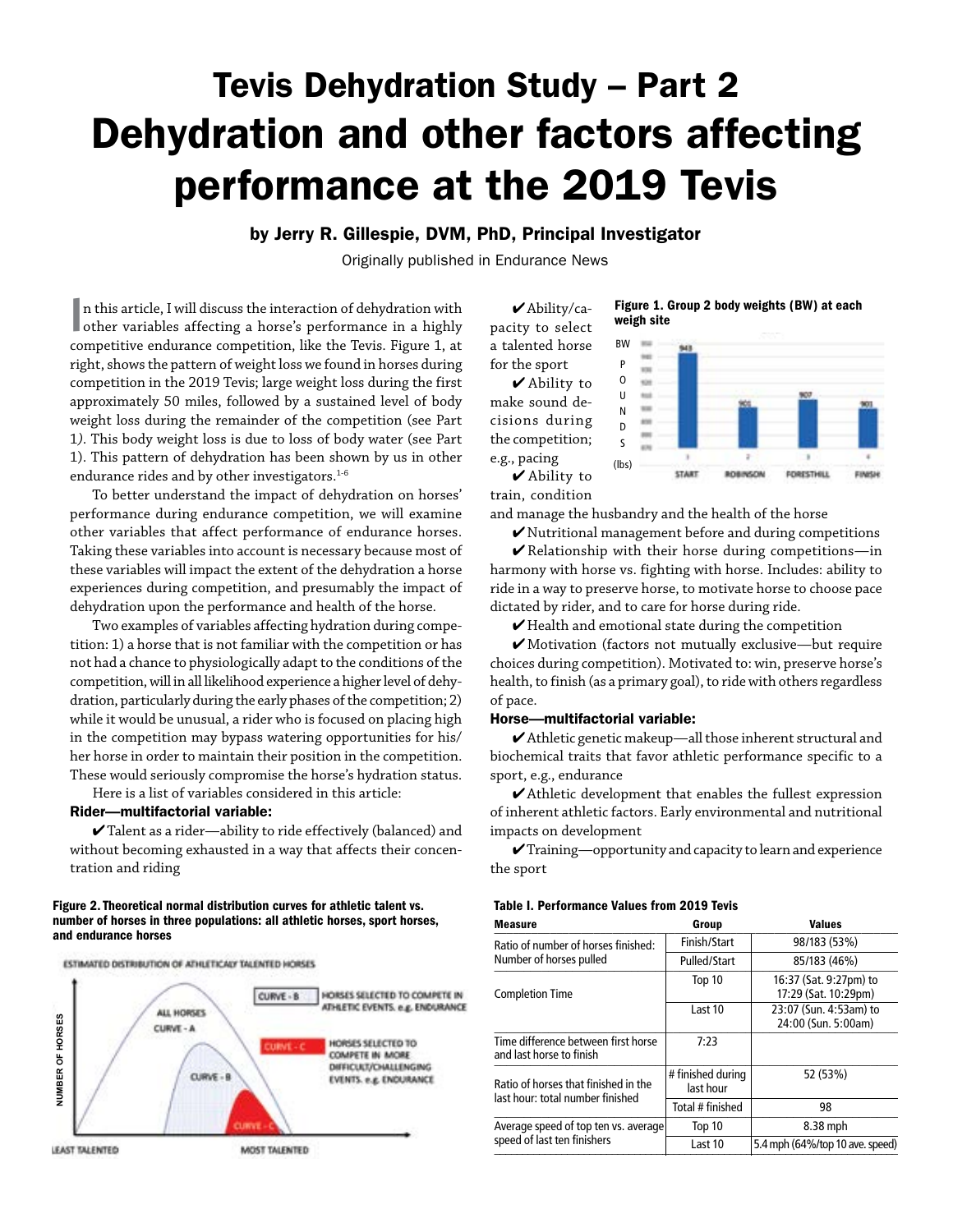4 Aptitude and attitude toward the sport; i.e., how motivated is the horse to perform the specific athletic event (willingness to compete), including tolerating training, conditioning and the rider

4 Willingness to eat and drink appropriately during competition

4 Conditioning—how well does the horse respond to training that specifically enhances its ability to compete, e.g., in endurance

4 Physiological changes associated with transportation/ competition dehydration conditions

4 Adaptation to all aspects of the sport: transportation, high temperatures/humidity, change in environments, response to various trail conditions, changing riders, being around large number of horses, vehicles and people, changes in food and water.

Trail and other environmental features of the competition: straight or very windy, surface of trail (e.g., rock vs. smooth), elevation changes, ambient temperature/humidity.

Other unforeseen or uncontrollable factors (e.g., good/bad fortune).

This list of variables is familiar to endurance riders as they are part of what they evaluate, nearly daily, when preparing their horses for competition. Most of these variables are factors that are in place before the competition begins, i.e., most cannot be substantially changed during the competition.

What isn't precisely known is the relative importance of these variables in any particular horse. If one lumps all the factors that influence performance of all athletic horses, it is likely all horses would fall somewhere within the confines of the "normal distribution curve" shown in figure 2, previous page.

The larger curve (Curve A) describes all the athletic horses in the world; ranging on the left side of the curve showing a small number of horses with little or no talent to perform to the very few and unique athletic horses on the right that are extraordinarily talented as athletes.

If we had precise numbers within the larger curve, we could show a curve describing all horses competing in endurance (Curve B) and finally a curve showing those horses selected for the more difficult/competitive rides like Tevis (Curve C). These curves are approximations, but likely show a general relationship between these groups of horses and the estimated Table II. Number of pulled horses at points where horses were weighed and their percentage of weight loss at each weigh point compared to their starting weight

| <b>Weighting Site</b>                          | <b>Robinson Flat</b>                                                              | <b>Foresthill</b>                                                                                   | Finish                                 |
|------------------------------------------------|-----------------------------------------------------------------------------------|-----------------------------------------------------------------------------------------------------|----------------------------------------|
| Number pulled                                  | 15                                                                                | 17                                                                                                  | 6                                      |
| # of pulled horses weighed                     | 4                                                                                 | 5                                                                                                   | 2                                      |
| Percentage weight loss<br>for each horse       | $1 - 5.4\%$ (RO)<br>2 - 14.0% (Metabolic)<br>$3 - 4.9%$ (Lame)<br>$4 - 6.2%$ (RO) | $ 1 - 7.1\%$ (RO); 2 - 5.0%<br>$(R0); 3 - 7.6% (R0)$<br>$4 - 3.0%$ (Metabolic)<br>$5 - 4.8%$ (Lame) | $1 - 6.2%$ (Lame)<br>$2 - 5.5%$ (Lame) |
| Average % weight loss of all<br>horses weighed | 4.4%                                                                              | 3.8%                                                                                                | 4.5%                                   |

endurance, there is considerable variation in performance. This variability is more or less present in all endurance rides and is particularly evident at challenging rides like Tevis.

While "to finish is to win" is a laudable goal, particularly in a challenging endurance ride like the Tevis, in this article we will examine the difference in performance based upon horses placing in the 2019 Tevis and their segmental speeds.

For analysis and discussion, we will describe "high performance" as high segmental speeds and high placing in the competition. We will show that there is not an even distribution of the number of high performing and poor performing (lesser-performing) horses in challenging endurance rides like the Tevis. In the 2019 Tevis, there is a smaller number of "high performing



Study participants received a personalized "thank you" gift featuring a photo of them on the trail by Gore-Baylor Photography and design by Anne York.

expected number of high performing, average performing and poor performing horses in each group.

One of the points made by these normal distribution curves is that even in a select group of athletic horses in a sport like

these pulls are part of the overall variables that can impact level of performance and must be included in a thorough examination of performance and magnitude of dehydration measured in individual or groups of horses in a ride.

horses," and a larger number of horses on the lower side of the performance curve. This means that there will not be a normal distribution (bell-shaped) curve like that shown in curve A, Figure 2. Instead, excluding the horses that were pulled, the study shows that 20 horses fall in the top-performing group and 78 of the horses fall in the lower-performing group.

Table I on the previous page shows evidence of the wide variability in performance at the 2019 Tevis. We begin with the percentage of horses pulled vs. those who completed the competition (See Table I, 53% completion in the 2019 Tevis). There are a variety of reasons for horses being pulled from the competition—lameness, metabolic disorders, accidents on the trail, riders opting to quit the competition because of their own well-being or that of their horse and others. While being pulled is not generally viewed as a "failure" on the part of the horse or rider,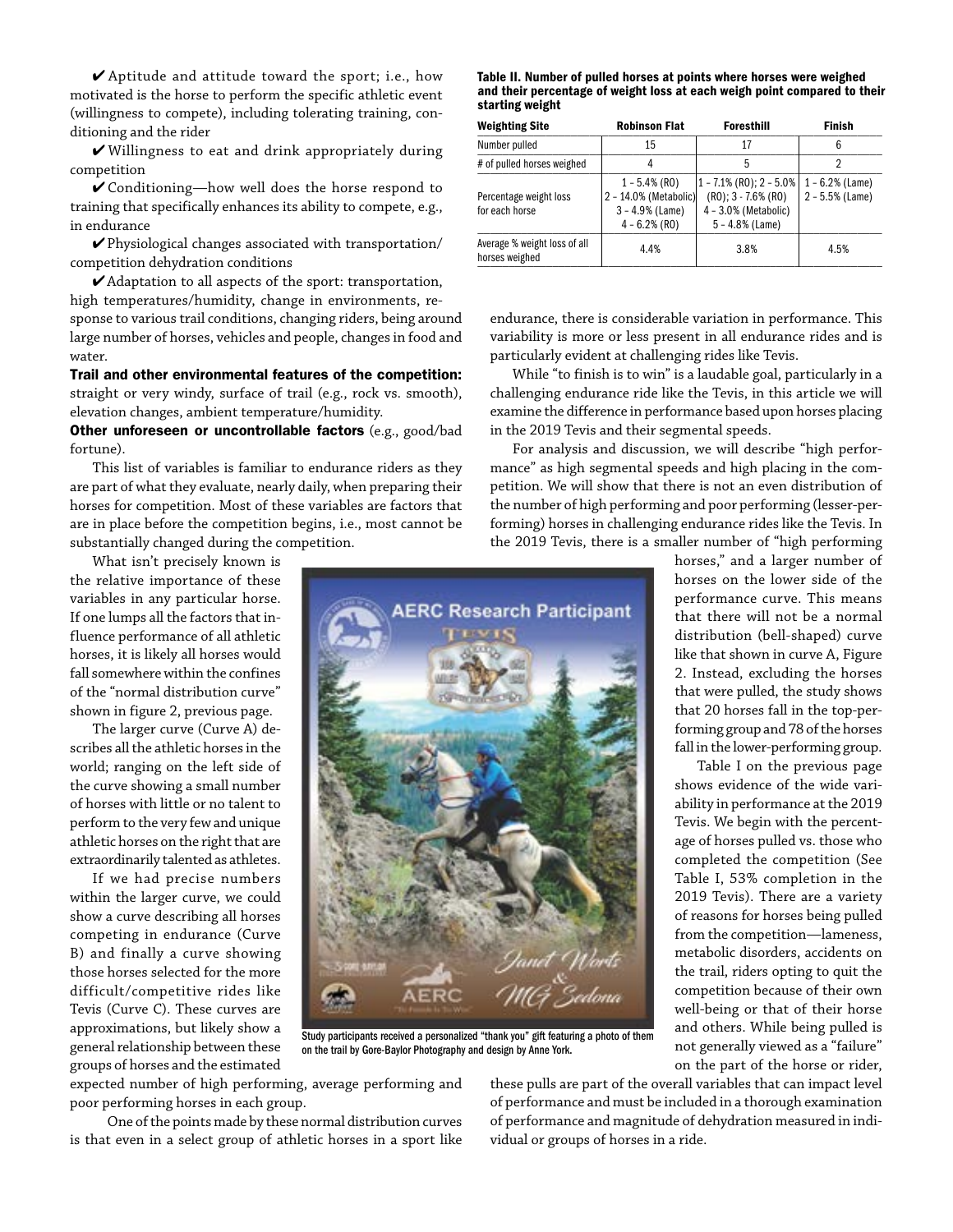

We found, with the exception of one horse, that the horses pulled and weighed at Robinson Flat, Foresthill and the finish had greater percentage of weight loss at these points compared to their starting weights than the horses that continued in the competition beyond these points (see Table II on page 12). Here, we are comparing the percentage of body weight loss at each point in the ride to that at the start of the competition.

It is important to remember that we found that the level of dehydration in horses during competition is even greater if one compares the body water loss at each point in the ride compared to the horses' home stable weight (see April *EN*).

Figure 3 above shows the map of the Tevis trail, which will give the reader a reference for the measurements made in the studies at the 2019 Tevis.

Ride veterinarians and riders have recognized that there is a significant difference in the segmental speeds of the horses in the top 10 or top 20 compared to the rest of the horses in the competition. Our study may be the first to document this difference. To illustrate this point, in the 2019 Tevis 52% of finishers finished in last hour (23 to 24 hours competition time); 70% of finishers finished in last two hours (22 to 24 hours of competition time). This is illustrated in figure 4 on the previous page. This figure shows the speeds during different segments of the 2019 Tevis.

# Figure 5. Segmental speeds of groups of 10 horses in 2019 Tevis



Figure 3. The Tevis Cup trail map Figure 4. Segmental speeds of segments of the 2019 Tevis by groups of 10 riders (first to last 10)



See Table III for description of the segments illustrated in figure 3.

It is of interest that all groups follow the same speed profile throughout the Tevis, i.e., all horses went faster or slower over particular segments of the trail. We have found that the same general segmental speed profile was followed by the horses in the 2016 and 2018 Tevis competitions. This suggests the importance of

the trail features' impact on pace of all horses, i.e., all horses slow during the more challenging part of the trail and speed up during "easier" sections of the trail.

| Table III. Segments used to measure speed of       |
|----------------------------------------------------|
| horses in the 2019 Tevis and illustrated in Figure |
| 4, above                                           |

| Segment                              | Miles |
|--------------------------------------|-------|
| 1. Start to Hodgson's Cabin          | 18.5  |
| 2. Hodgson's Cabin to Red Star Ridge | 10    |
| 3. Red Star Ridge to Robinson Flat   | 7.5   |
| 4. Robinson Flat to Last Chance      | 14    |
| 5. Last Chance to Foresthill         | 18    |
| 6. Foresthill to Francisco's         | 17    |
| 7. Francisco's to Finish             | 15    |
|                                      |       |

Figure 4 illus-

trates the greater

segmental speeds of the top two groups (top 10 and second group of 10) compared to the remainder of the horses (groups 3 through 7, plus the last eight horses). The first horses set a faster pace than other groups throughout the competition. The last eight groups were bunched together at lesser speeds than the leaders during each segment.

Interestingly, the second-10th group slowed significantly during the final segment. One might speculate this occurred because it was clear they could not overtake those in the top 10. The separation in segmental speeds of the first two groups and the remainder is illustrated in a different way in figure 5, above, which shows each group's time in competition (on trail and in

Table IV. Changes in top ten at sequential checkpoints MAKEUP OF TOP TEN AT SEQUENTIAL VET CHECKS

| Location             | # who remained<br>in top ten from<br>previous check | <b>Pulls</b><br>from<br>top 10 | # of new<br>riders in<br>top ten | <b>Previous position</b><br>of new riders |
|----------------------|-----------------------------------------------------|--------------------------------|----------------------------------|-------------------------------------------|
| High Camp            |                                                     | 0                              |                                  |                                           |
| <b>Robinson Flat</b> | 9                                                   | 0                              |                                  | 26th @ High Camp                          |
| Last Chance          | 8                                                   | 0                              | 2                                | 12th @ Robinson<br>13th @ Robinson        |
| Foresthill           | 6                                                   | 2                              | 4                                | 11th, 12th, 14th &<br>17th @ Last Chance  |
| Francisco's          | 10                                                  | 0                              | 0                                |                                           |
| Finish               |                                                     |                                |                                  | 12th @ Francisco's                        |
|                      |                                                     |                                |                                  |                                           |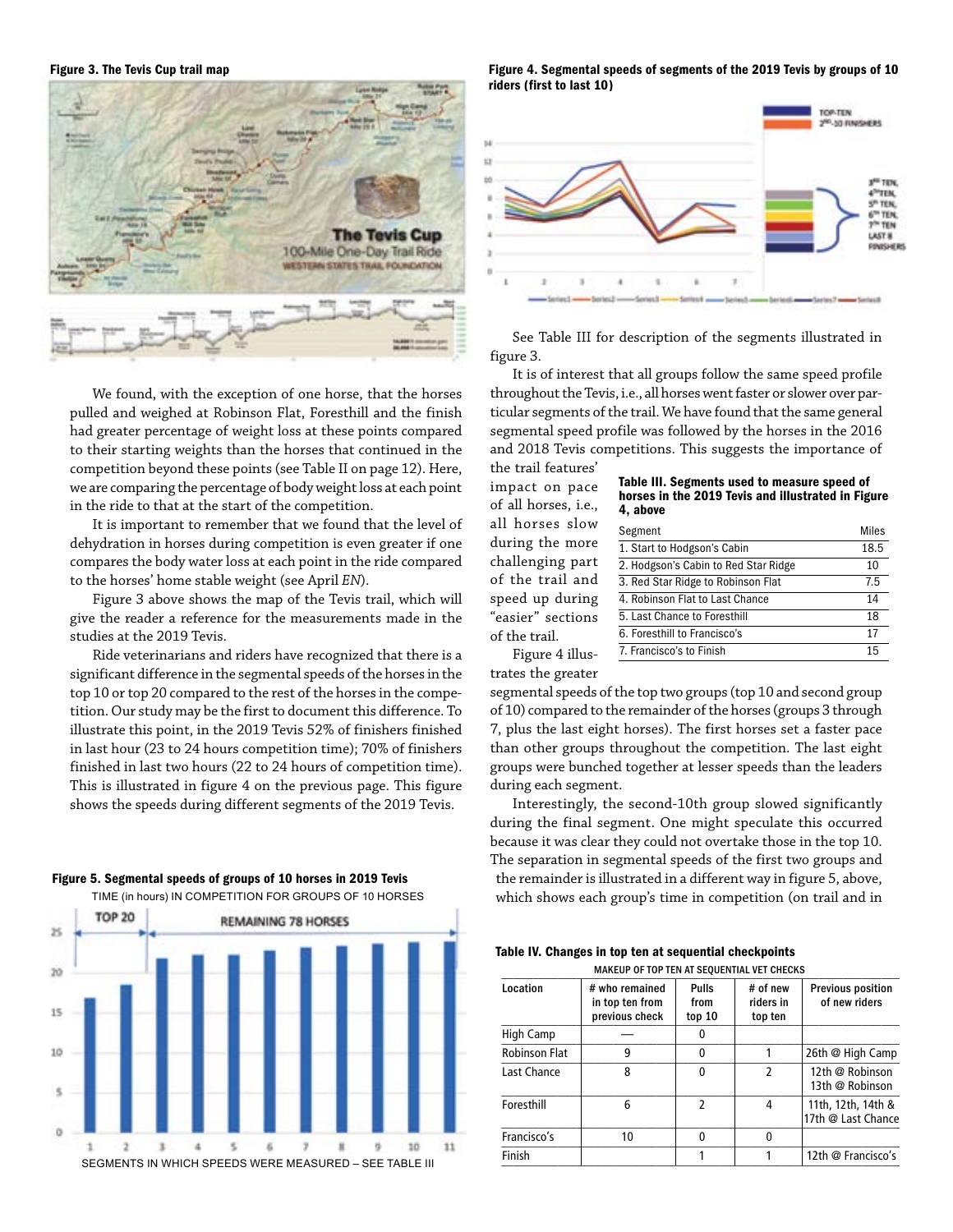veterinary checkpoints).

What is the impact of the faster speed of the top 20 on dehydration? To explore this question, we will look at some factors that define these two groups throughout the competition. We identified the horses in the top 10 by their arrival at High Camp (13 miles from the start). We then looked at the makeup of the top 10 at all subsequent timing points (See Table IV, previous page).

In general, the rider makeup of the top 10 changed very little throughout the 2019 Tevis competition. Five horses remained in the top 10 at each checkpoint beginning at High Camp through the finish. Beginning at Foresthill, the same horses remained in the top 10 through the finish.

With the one exception (the horse/

rider team in 26th place at High Camp moved into the top 10 at Robinson Flat), the riders who replaced those who dropped out of the top 10 were in the second 10 at the prior checkpoint (see Table IV). For example, the four top 10 riders that dropped out at Foresthill were replaced by the 11th, 12th, 14th, and 17th riders at Last Chance, and this pattern was repeated at other checkpoints.

Throughout the ride the top 10 was made up of 18 different horses. During the ride only three out of these 18 horses were pulled (16% from this group), which is a substantially smaller percentage than the 46% pulled from the entire group of riders. These finding suggest that the top 10 horses are generally more capable at the sport, and are able to withstand the factors that lead to being pulled from competition compared to others.

All horses in the Tevis have a one-hour required hold time at two veterinary checkpoints (Robinson Flat and Foresthill). It is useful to look at the ratio of time-on-trail: time-in-hold for the two groups of horses (greater segmental speed group vs. lesser segmental speed group).

The top 20 group value for time-on-trail: time-in-hold is 7 and the same ratio for the remaining groups of horses is 11.5. In other words, the top 20 group spent much less time on the trail and therefor relatively more time in the vet checkpoints than the remainder of the horses.

This means that the top 20 horses had relatively more time to eat and drink in a more relaxed environment than the other horses in the competition. Another way to consider this is that the slower groups of horses spent more time on the trail without familiar feed than the faster horses.

The composition of the food in the gastrointestinal tract makes a substantial difference in the amount of water and electrolytes contributed by the gut to the exercising horse's body during the competition<sup>7</sup>, i.e., intake of feeds like beet pulp and hay at vet checks along with water enhances the horse's hydration with absorption of water with electrolytes from the gut on the trail.

Four of the top 10 finishing horses did not weigh at any of the weigh sites; however, we collected weights on 15 of the top 20 horses. Because the top 10 and second 10 groups were close in their performance (segmental speeds and duration on trail),



Tevis research logo designed by artist and AERC member Anne York of Starfire Design Studio, www.starfiredesignstudio.com.

considering their weight changes together during the ride is informative. It is interesting that the average percentage weight loss, start to finish, in all the horses weighed was 5.5%, and the value for the top 20 weighed (14 horses) was 4.0%. This 1.5% difference is substantial, representing approximately seven liters of body fluid per horse difference in the groups.

Studies have shown that human<sup>8</sup> and equine<sup>9,10</sup> athletes with experience (adaptation) and conditioning in endurance exercise tolerate dehydration and perform better. In brief, conditioned horses will sweat greater amounts and more effectively cool their body, enabling higher athletic performance; at the same time, they will drink greater amounts of water during exercise.

These higher performing athletes will also have a higher cardiac output, which gives them the capacity to increase blood flow to the exercising muscles and to the skin, enabling sweating. Experientially, riders and endurance veterinarians acknowledge the value of this conditioning and adaptation in endurance horses, which accounts at least in part for requirements for qualification rides in the more challenging rides like the Tevis.

### **Conclusions**

Our study provides evidence that the 20 horses with the fastest speeds throughout the 2019 Tevis competition had less dehydration than the other horses in the competition. We provide evidence that those horses that were pulled from the competition had greater levels of dehydration than those horses that continued in the ride.

While we feel our evidence is strong and is supported by other studies,<sup>2,9,10</sup> we acknowledge these findings should be substantiated by additional studies.

In his excellent review of dehydration, electrolyte balance and performance in endurance horses, Schott encouraged more use of body weight measurements at endurance rides to assess the hydration status of competing horses<sup>2</sup>. In addition, experienced trainers have devised "ideal competition weights" for horses using regular body weight measurements. Our studies support these conclusions.

Our study provides some foundation for discussion of variables that are important in their effects upon performance of endurance horses. While there is no direct evidence, numerous observations of endurance rides suggest very important factors in high performing endurance horses:

Superior athletic genetic makeup (all those inherent structural and biochemical traits that favor athletic performance specific to a sport)

Ability to take up large volumes of oxygen (oxygen uptake/ minute) and convert the energy produced from the oxygen into efficient forward motion of their bodies

Strong aptitude and positive attitude toward the sport; i.e., how motivated is the horse to perform the specific athletic event (will